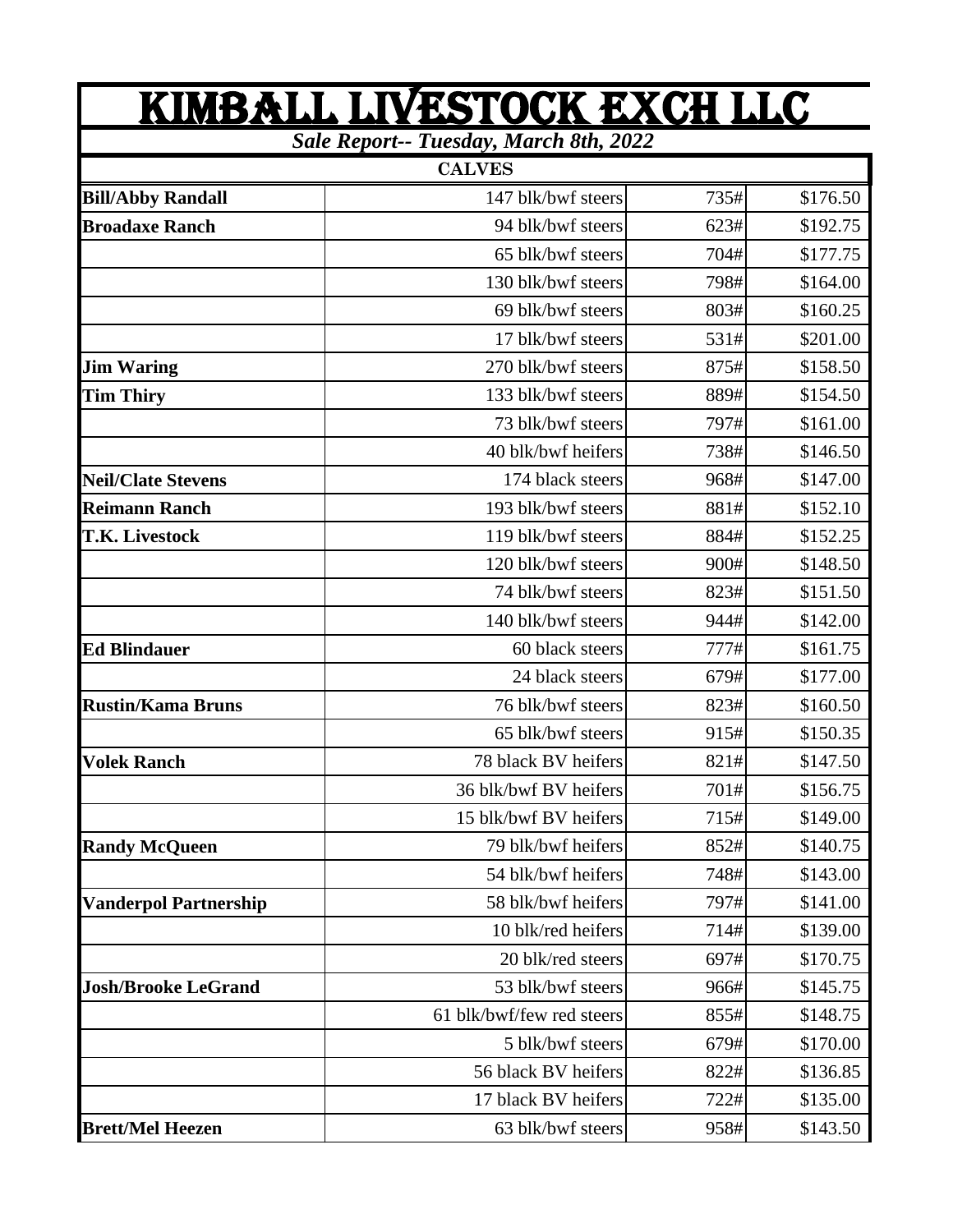|                                  | 10 blk/bwf steers     | 840#  | \$147.50 |
|----------------------------------|-----------------------|-------|----------|
|                                  | 29 blk/bwf heifers    | 795#  | \$139.50 |
|                                  | 8 charx/red heifers   | 814#  | \$133.50 |
| <b>Ryan/Jan Urban</b>            | 62 blk/bwf steers     | 955#  | \$145.00 |
|                                  | 6 blk/bwf steers      | 960#  | \$141.50 |
| <b>Aesoph Bros.</b>              | 59 blk/bwf steers     | 873#  | \$152.50 |
|                                  | 9 blk/bwf steers      | 722#  | \$170.00 |
| <b>John Christensen 3C Ranch</b> | 60 blk/bwf/red steers | 1011# | \$140.75 |
|                                  | 21 blk/bwf steers     | 940#  | \$140.50 |
|                                  | 25 blk/bwf heifers    | 893#  | \$134.75 |
| <b>Brian Koch</b>                | 54 red/blk steers     | 1046# | \$138.60 |
|                                  | 25 red/blk steers     | 848#  | \$145.00 |
| <b>Cody Schelling</b>            | 64 blk/bwf steers     | 905#  | \$149.25 |
|                                  | 129 blk/bwf steers    | 905#  | \$144.00 |
| <b>Jeremy Thomas</b>             | 76 black heifers      | 754#  | \$145.00 |
|                                  | 8 charx/red heifers   | 738#  | \$138.00 |
| <b>Dale Harvey</b>               | 51 blk/bwf BV heifers | 799#  | \$141.75 |
| <b>Hargens Bros.</b>             | 60 black steers       | 1022# | \$139.60 |
|                                  | 28 blk/red steers     | 857#  | \$146.75 |
|                                  | 63 blk/bwf heifers    | 955#  | \$136.10 |
|                                  | 33 blk/red heifers    | 814#  | \$136.25 |
| <b>Glenn/Travis Hohn</b>         | 43 blk/bwf steers     | 802#  | \$155.25 |
|                                  | 29 black steers       | 626#  | \$187.00 |
|                                  | 61 blk/bwf heifers    | 734#  | \$150.00 |
|                                  | 11 black heifers      | 629#  | \$157.50 |
| <b>Greg Baysinger</b>            | 43 blk/red steers     | 658#  | \$186.00 |
|                                  | 8 charx steers        | 811#  | \$156.00 |
|                                  | 20 blk/red steers     | 555#  | \$195.00 |
|                                  | 63 blk/bwf heifers    | 578#  | \$180.00 |
|                                  | 49 red/rwf heifers    | 603#  | \$170.00 |
|                                  | 14 blk/red heifers    | 527#  | \$170.00 |
| <b>Dave Baysinger</b>            | 53 blk/red steers     | 841#  | \$149.10 |
|                                  | 20 blk/red steers     | 728#  | \$158.00 |
|                                  | 43 blk/red heifers    | 795#  | \$136.00 |
|                                  | 14 blk/red heifers    | 687#  | \$145.50 |
| Schimke/Borkowski                | 42 blk/bwf heifers    | 669#  | \$151.00 |
|                                  | 11 blk/bwf heifers    | 588#  | \$164.50 |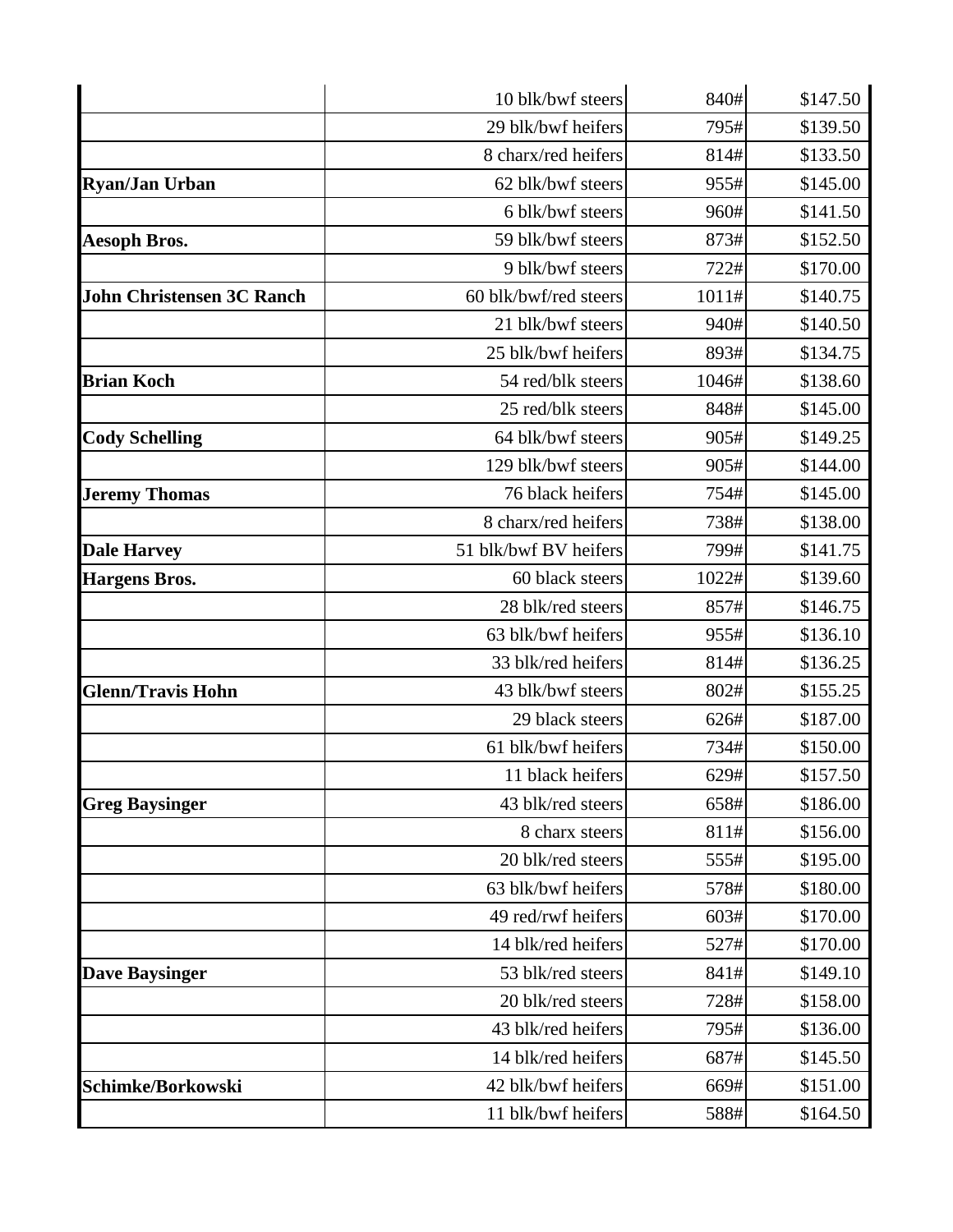|                           | 3 black steers                                | 593#  | \$187.00   |  |
|---------------------------|-----------------------------------------------|-------|------------|--|
| <b>Jay Langdeau</b>       | 56 red/blk heifers                            | 662#  | \$151.00   |  |
|                           | 13 red/blk heifers                            | 573#  | \$160.00   |  |
| <b>Reed Pazour</b>        | 64 blk/red steers                             | 683#  | \$179.00   |  |
|                           | 14 blk/red steers                             | 561#  | \$196.00   |  |
|                           | 27 blk/red heifers                            | 685#  | \$148.25   |  |
|                           | 13 blk/bwf heifers                            | 552#  | \$173.50   |  |
| <b>Wyane Wingert</b>      | 59 blk/red steers                             | 709#  | \$174.75   |  |
|                           | 24 blk/red steers                             | 567#  | \$188.00   |  |
|                           | 30 blk/red heifers                            | 638#  | \$156.50   |  |
|                           | 12 blk/red heifers                            | 539#  | \$177.00   |  |
| <b>Tong Ranch</b>         | 42 black steers                               | 732#  | \$166.00   |  |
| <b>Jan Busse</b>          | 21 blk/bwf steers                             | 782#  | \$158.00   |  |
|                           | 9 black steers                                | 676#  | \$177.00   |  |
|                           | 20 black heifers                              | 725#  | \$143.00   |  |
| <b>Dan Pollard</b>        | 17 char/red steers                            | 693#  | \$158.00   |  |
|                           | 9 char/red steers                             | 585#  | \$167.00   |  |
|                           | 12 char/red heifers                           | 667#  | \$133.00   |  |
|                           | 5 char/red heifers                            | 472#  | \$144.00   |  |
| <b>Colte Larson</b>       | 25 black steers                               | 629#  | \$180.25   |  |
|                           | 11 black steers                               | 470#  | \$204.00   |  |
| <b>Ed Piskule</b>         | 8 blk/red steers                              | 440#  | \$207.00   |  |
|                           | 5 black heifers                               | 564#  | \$164.50   |  |
|                           | 9 black heifers                               | 453#  | \$175.00   |  |
|                           | <b>Sale Report-- Friday, March 11th, 2022</b> |       |            |  |
|                           | <b>PAIRS</b>                                  |       |            |  |
| <b>Shane Nieuwenhuis</b>  | 8 red/rwf heifer pairs                        | 1228# | \$1,925.00 |  |
|                           | <b>BRED HEIFERS</b>                           |       |            |  |
| <b>Gary/Travis Grieve</b> | 37 blk/bwf due $3/20$ x 60 days               | 1230# | \$1,775.00 |  |
| <b>Steve Molstad</b>      | 8 blk/bwf due 4/10 x 60 days                  | 1112# | \$1,680.00 |  |
|                           | 15 blk/bwf due 4/10 x 60 days                 | 1083# | \$1,660.00 |  |
| <b>Kevin Baysinger</b>    | 9 black due 4/20 x 20 days                    | 1137# | \$1,620.00 |  |
| <b>Lonnie Sharping</b>    | 3 red/charx due 4/10                          | 1088# | \$1,475.00 |  |
| <b>BRED COWS</b>          |                                               |       |            |  |
| <b>Lonnie Sharping</b>    | 8 red 4-5 yo due 4/10                         | 1224# | \$1,600.00 |  |
|                           | 4 black 4-5 yo due 4/10                       | 1307# | \$1,610.00 |  |
| <b>Caleb Brandt</b>       | 11 blk/red 3-6 yo due $4/1 \times 60$ days    | 1514# | \$1,530.00 |  |